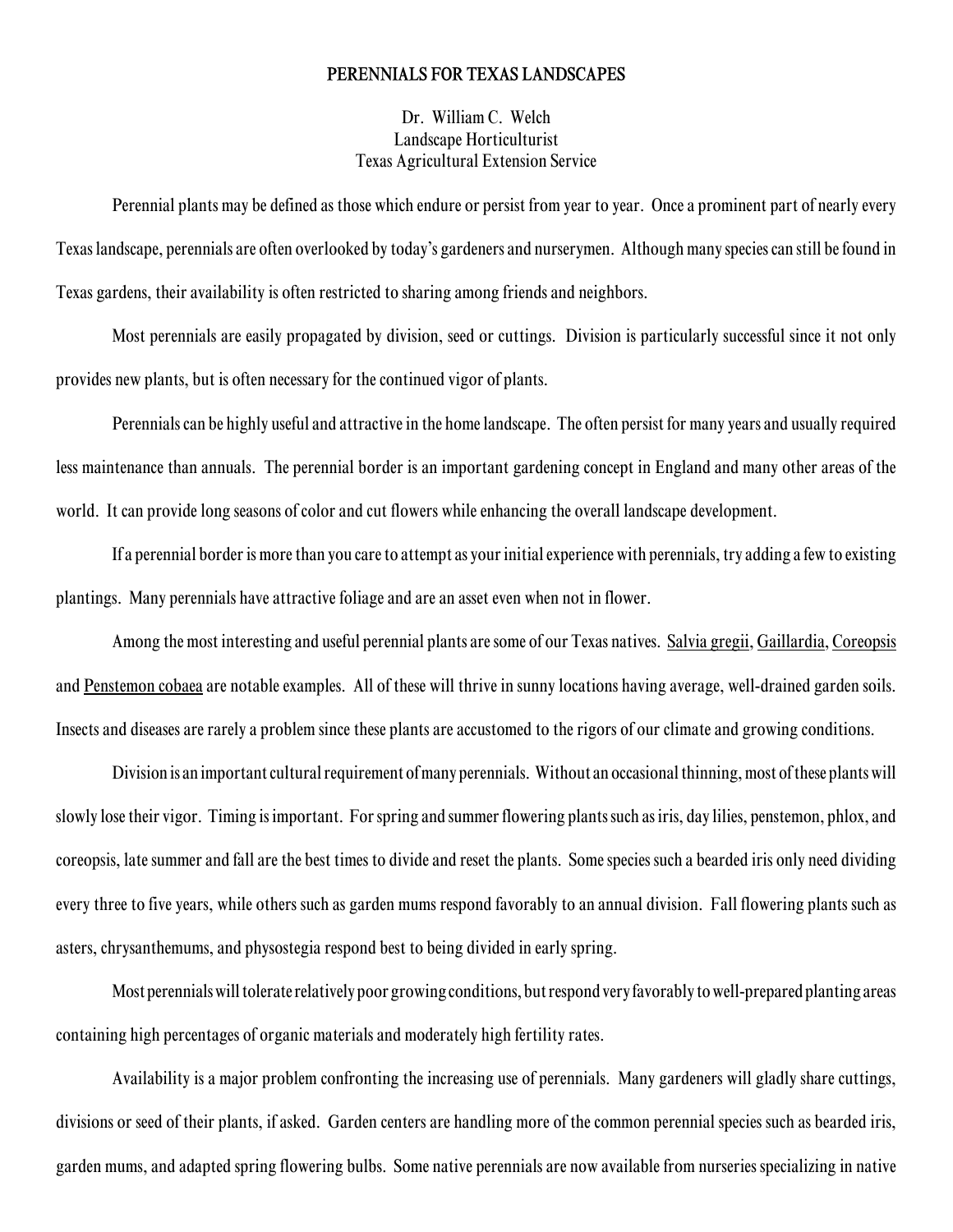Texas plants such as Carroll Abbott's Green Horizons in Kerrville and Lowrey Nursery in Houston.

Mail order ssources such as Bluestone Perennials, Inc., Madison, Ohio, and White Flower Farm, Litchfield, Connecticut, offer interesting catalogs with numerous species being offered. The problem with such sources is that there are numerous species offered that are not adaptable to our growing conditions in Texas and late spring delivery often reduces the changes for success.

One of the best ways to increase your awareness and success with these plants is to notice which species are growing well in your vicinity. Some of these plants have been handed down for several generations and are interesting from a historical point of view. Many medicinal and culinary herbs are perennials and can offer still another dimension to the home landscape.

Following is a partial list of perennials worthy of your consideration: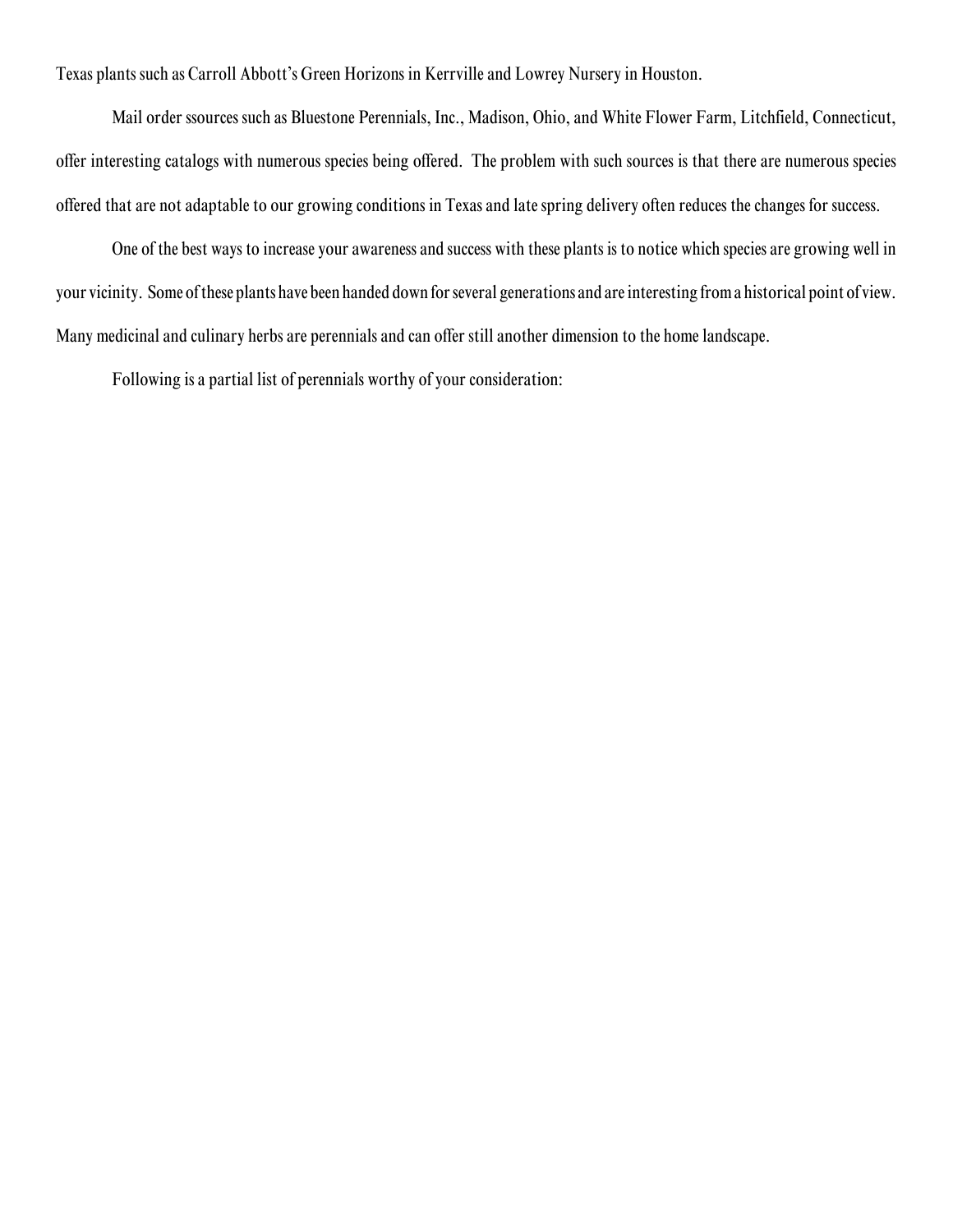|                             | <u>PARTIAL LIST OF I</u>       | PERENNIALS FOR SOUTHERN LANDSCAPES |                              |                         |                         |
|-----------------------------|--------------------------------|------------------------------------|------------------------------|-------------------------|-------------------------|
| <b>Botanical Name</b>       | Common Name                    | Propagation                        | Flower Color                 | <b>Flowering Season</b> | Height                  |
| Achillea sp.                | Yarrow                         | Seed, Division                     | White, Rose, Yellow          | Summer                  |                         |
| Allium sp.                  | Garlic, Chives                 | Division                           | White                        | Summer                  | $\ddot{ }$              |
| Aquilegia Hinckleyana       | H. Columbine                   | Seed, Division                     | Yellow                       | Spring                  | $18"$                   |
| <b>Aquilegia Canadensis</b> | Columbine                      | Seed, Division                     | Yellow/Red blend             | Spring                  | $\tilde{\mathcal{L}}$   |
| Artemisia 'Powis Castle'    | Artemisia                      | Cuttings, Division                 | Gray foliage                 |                         | $2 - 3$                 |
| Asclepias tuberosa          | Butterfly Weed                 | Seed                               | Yellow/Red                   | Summer                  | $\tilde{\mathsf{\sim}}$ |
| Aster oblongifolius         | Frakartii Aster                | Cuttings, Division                 | Lavender                     | $_{\rm{Fall}}$          | $\tilde{\mathcal{E}}$   |
| Beloperone quttata          | Shrimp plant (Gold & Red-brown | Division, Cuttings                 | Yellow or Red-brown          | Summer, Fall            | $\tilde{\epsilon}$      |
| Bletilla striata            | Chinese Ground Orchid          | Division                           | Purple, White                | Spring                  | $1 - 2$                 |
| Canna X generalis           | Garden Cama                    | Division, Tubers                   | Yellow, Red, Pink, Salmon    | Summer                  | $2-4$                   |
| Chrysanthemum leucanthemum  | Ox eye Daisy                   | Division, Seed                     | White                        | Spring,                 | $\tilde{c}$             |
| Chrysanthemum sp.           | Garden Mums                    | Cuttings, Division                 | Many                         | $_{\rm Fall}$           | $\tilde{c}$             |
| Coreopsis grandiflora       | <b>Baby Sun Coreopsis</b>      | Seed, Division                     | Yellow                       | Late Spring, Summer     |                         |
| Crinum sp.                  | Milk & Wine Lily               | Division                           | White, rose, pink, & striped | Spring, Summer, Fall    | $2 - 4$                 |
| Crocosmia Pottsii           | Montbretia                     | Division (corms)                   | Orange-red                   | Early summer            | $2 - 3$                 |
| Cuphea micropetala          | Cigar Plant                    | Cuttings, Division                 | Red/Yellow                   | Summer, Fall            | $3' - 4'$               |
| Dianthus sp.                | Perennial Pink                 | Cuttings, Division                 | Many                         | Spring                  | $\ddot{ }$              |
| Echinacea angustifolia      | Purple Coneflower              | Seed, Division                     | Purple                       | Spring, Summer, Fall    | 18"                     |
| Eupatoorium coelesttinum    | Perennial Ageratum             | Division                           | Lavender-blue                | Summer, Fall            | $\tilde{\epsilon}$      |
| Gaillardia sp.              | Indian Blanket                 | Seed, Division                     | Red-yellow blend             | Spring, Summer, Fall    | 18"                     |
| Gaura lindheimeri           | Gaura                          | Seed, Division                     | White                        | Spring, Summer, Fall    | $\tilde{\mathsf{C}}$    |
| Gergera sp.                 | Gerbera (Transvaal)            | Tissue Culture, Seed               | Many                         | Spring, Summer, Fall    | $\tilde{\sim}$          |
| G. Byzantunus               | <b>Baby Gladiolus</b>          | Division (corms)                   | Purple, white                | Summer                  | $\tilde{c}$             |
| helianthus maximiliani      | Maximilian Sunflower           | Division (corms)                   | Purple, white                | Summer                  | $\tilde{c}$             |
| Hemerocallis                | Day Lily                       | Division                           | Many                         | Spring, Summer          | $1^1-3$                 |
| Hosta sp.                   | Plaintain Lily                 | Division                           | White                        | Spring, Summer          | $1 - 3$                 |
| Ipheion uniflorum           | Spring Star Flower             | Division                           | <b>Blue</b>                  | Spring                  | $\ddot{\circ}$          |
| Iris, Bearded               | <b>Bearded Iris</b>            | Division                           | Many                         | Spring                  | $1^1-3$                 |
| Iris, Dutch                 | Dutch Iris                     | Division                           | Many                         | Spring                  | $1' - 3'$               |